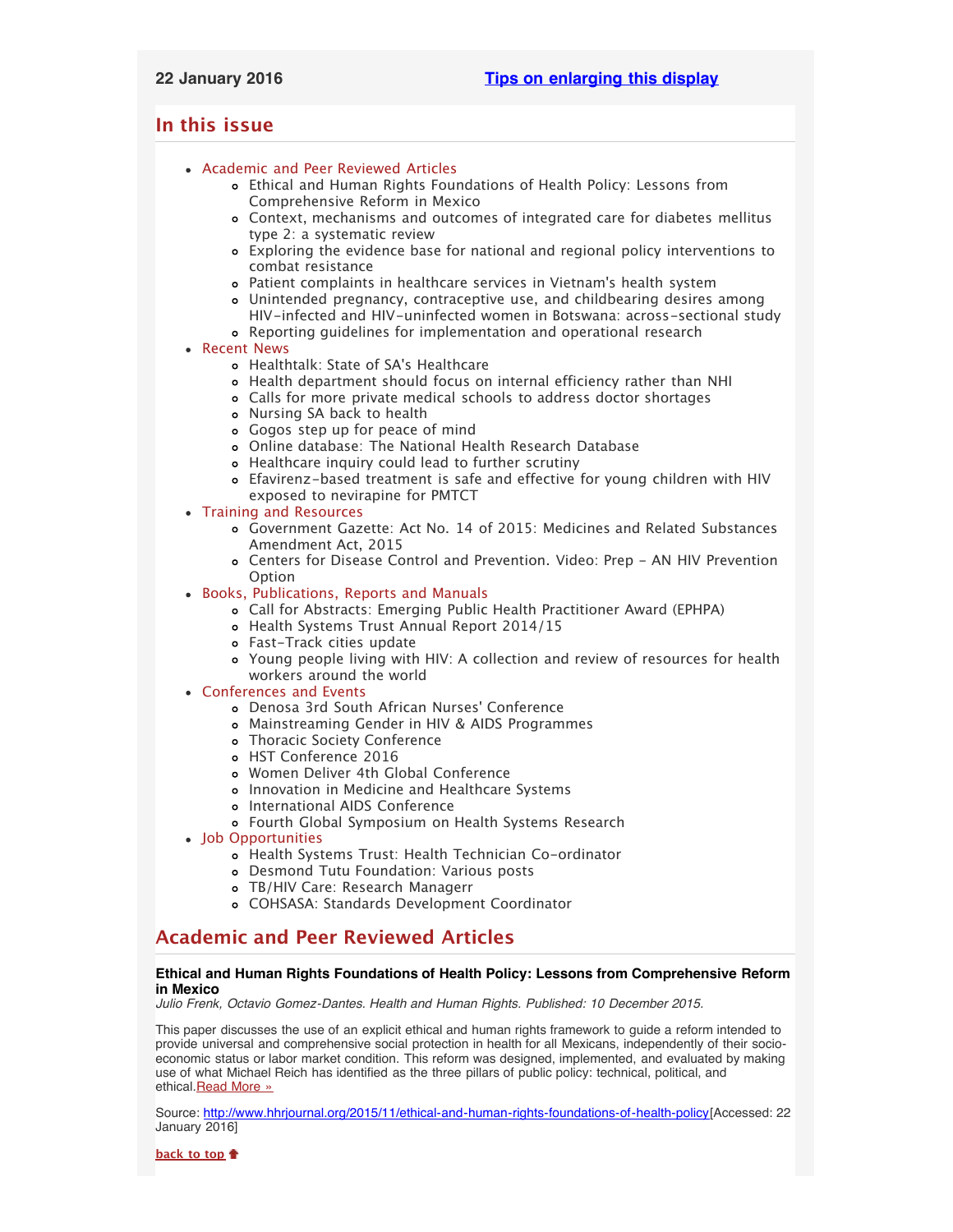## **Context, mechanisms and outcomes of integrated care for diabetes mellitus type 2: a systematic review**

*Loraine BusettoEmail, Katrien Ger Luijkx, Arianne Mathilda Josephus Elissen, Hubertus Johannes Maria Vrijhoef. BioMed Central. Published: 15 January 2016.*

Integrated care interventions for chronic conditions can lead to improved outcomes, but it is not clear when and why this is the case. This study aims to answer the following two research questions: First, what are the context, mechanisms and outcomes of integrated care for people with type 2 diabetes? Second, what are the relationships between context, mechanisms and outcomes of integrated care for people with type 2 diabetes? [Read More »](http://bmchealthservres.biomedcentral.com/articles/10.1186/s12913-015-1231-3)

Source: [http://bmchealthservres.biomedcentral.com/articles/10.1186/s12913-015-1231-3 /a>\[Accessed: 22](http://bmchealthservres.biomedcentral.com/articles/10.1186/s12913-015-1231-3) [January 2016\]](http://bmchealthservres.biomedcentral.com/articles/10.1186/s12913-015-1231-3)

## **[back to top](#page-0-2)**

**Exploring the evidence base for national and regional policy interventions to combat resistance** *Dr Osman A Dar, Prof Rumina Hasan, Prof Jorgen Schlundt, Prof Stephan Harbarth, Grazia Caleo, Prof Fazal K Dar, et al. The Lancet. Published: 18 November 2015.*

The effectiveness of existing policies to control antimicrobial resistance is not yet fully understood. A strengthened evidence base is needed to inform effective policy interventions across countries with different income levels and the human health and animal sectors. [Read More »](http://www.thelancet.com/journals/lancet/article/PIIS0140-6736(15)00520-6/fulltext)

Source: [http://www.thelancet.com/journals/lancet/article/PIIS0140-6736\(15\)00520-6/fulltext\[](http://www.thelancet.com/journals/lancet/article/PIIS0140-6736(15)00520-6/fulltext)Accessed: 22 January 2016]

## **[back to top](#page-0-2)**

## <span id="page-1-0"></span>**Patient complaints in healthcare services in Vietnam's health system**

*Sage Open Medicine. Published: : 9 October 2015.*

There is growing recognition of patient rights in health sectors around the world. Patients right to complain in hospitals, often visible in legislative and regulatory protocols, can be an important information source for service quality improvement and achievement of better health outcomes. However, empirical evidence on complaint processes is scarce, particularly in the developing countries. To contribute in addressing this gap, we investigated patients complaint handling processes and the main influences on their implementation in public hospitals in Vietnam. [Read More »](http://smo.sagepub.com/content/3/2050312115610127.full)

Source: [http://smo.sagepub.com/content/3/2050312115610127.full\[](http://smo.sagepub.com/content/3/2050312115610127.full)Accessed: 22 January 2016]

### **[back to top](#page-0-2)**

## **Unintended pregnancy, contraceptive use, and childbearing desires among HIV-infected and HIV-uninfected women in Botswana: across-sectional study**

*Gloria K. Mayondi, Kathleen Wirth, Chelsea Morroni, Sikhulile Moyo, Gbolahan Ajibola, Modiegi Diseko, et al. BioMed Central. Published: 16 January 2016..*

Little is known about the impact of knowledge of HIV serostatus on pregnancy intention and contraceptive use in high-HIV-burden southern African settings in the era of widespread antiretroviral treatment availability. [Read](http://bmcpublichealth.biomedcentral.com/articles/10.1186/s12889-015-2498-3) [More »](http://bmcpublichealth.biomedcentral.com/articles/10.1186/s12889-015-2498-3)

Source: [http://bmcpublichealth.biomedcentral.com/articles/10.1186/s12889-015-2498-3\[](http://bmcpublichealth.biomedcentral.com/articles/10.1186/s12889-015-2498-3)Accessed: 22 January 2016]

## **[back to top](#page-0-2)**

## <span id="page-1-1"></span>**Reporting guidelines for implementation and operational research**

*Simon Hales, Ana Lesher-Trevino, Nathan Ford, Dermot Maher, Andrew Ramsay & Nhan Tran. WHO Bulletin. Published: 2 December 2015.*

Implementation and operational research are growing in importance and recognition. Major donors, including the Canadian Institutes of Health Research, the European & Developing Countries Clinical Trials Partnership, the United States of America's National Institutes of Health and the Wellcome Trust are increasing funding support for this research area and leading scientific journals have established sections promoting the publication of such research. Implementation research contributes a growing part of the evidence base used by the World Health Organization (WHO), which promotes, supports, publishes and evaluates such research. [Read More »](http://www.who.int/bulletin/volumes/94/1/15-167585/en/)

Source: <http://www.who.int/bulletin/volumes/94/1/15-167585/en/>[Accessed: 22 January 2016]

**[back to top](#page-0-2)**

## <span id="page-1-2"></span>**Recent News**

## **Healthtalk: State of SA's Healthcare**

*SABC. Published: 26 December 2015.*

Studio discussion featuring Dr Themba Moeti of Health Sytems Trust, Dr Flavia Senkubuge of Africa Federation of Public Health Associations, and Sasha Stevenson of Section 27, covering the challenges within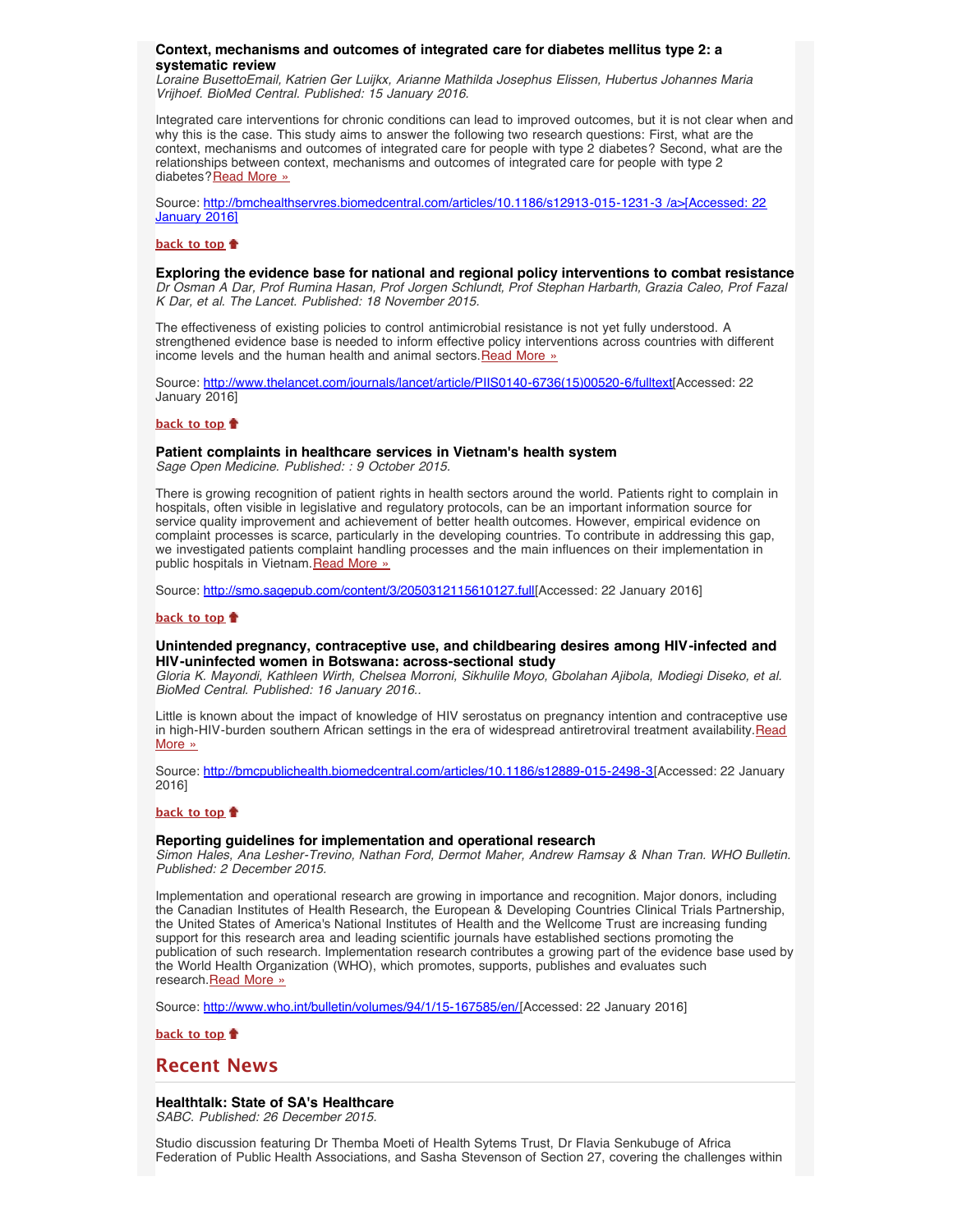and possible solutions to South Africa's public health system. [Read More »](https://www.youtube.com/watch?v=tCccUwNsAv4)

Source: [https://www.youtube.com/watch?v=tCccUwNsAv4\[](https://www.youtube.com/watch?v=tCccUwNsAv4)Accessed: 22 January 2016]

## **[back to top](#page-0-2)**

## <span id="page-2-0"></span>**Health department should focus on internal efficiency rather than NHI**

*BDlive. Published: 12 January 2016.*

The government's release on December 11 of the long-awaited white paper on National Health Insurance (NHI) was eagerly anticipated, but the event was largely overshadowed by the condemnation of President Jacob Zuma's axing of Nhlanhla Nene as finance minister in the same week.[Read More »](http://www.hst.org.za/news/health-department-should-focus-internal-efficiency-rather-nhi)

Source: [http://www.bdlive.co.za/opinion/2016/01/12/health-department-should](http://www.bdlive.co.za/opinion/2016/01/12/health-department-should-focus-on-internal-efficiency-rather-than-nhi) [Accessed: 22 January 2016]

### **[back to top](#page-0-2)**

## <span id="page-2-1"></span>**Calls for more private medical schools to address doctor shortages** *SABC News. Published: 20 January 2016.*

The Free Market Foundation has called for the establishment of private medical schools to address the shortage of medical doctors in the country. It was commenting on the National Health Insurance (NHI) White Paper. [Read More »](http://www.hst.org.za/news/calls-more-private-medical-schools-address-doctor-shortages)

Source: [http://www.sabc.co.za/news/a/46f901804b617100b964ff43e5868fd4/ \[](http://www.sabc.co.za/news/a/46f901804b617100b964ff43e5868fd4/Calls-for-more-private-medical-schools-to-address-doctor-shortages-20160120)Accessed: 22 January 2016]

#### **[back to top](#page-0-2)**

<span id="page-2-2"></span>**Nursing SA back to health**

*Mail & Guardian. Published: 8 January 2016.*

Sixteen years ago, Thabo Mbeki, then president, shocked the world with his Aids denialism. It has taken the same amount of time for the world Aids conference to return to this country. The health ministry is expected to roll out antiretrovirals (ARVs) for all and the much-[Read More »](http://www.hst.org.za/news/nursing-sa-back-health)

Source: <http://mg.co.za/article/2016-01-08-nursing-sa-back-to-health>[Accessed: 22 January 2016]

#### **[back to top](#page-0-2)**

### **Gogos step up for peace of mind**

*Mail & Guardian. Published: 15 January 2016.*

Depression among the elderly is largely overlooked, but exercise can help to counter it. 'Left! Clap! Right! Clap!" shouts a young woman dressed in an orange tracksuit. She stands in front of about 30 women, who follow her movements obediently to a regular beat, stepping from side to side with a chorus of echoing claps. [Read More »](http://www.hst.org.za/news/gogos-step-peace-mind)

Source: <http://mg.co.za/article/2016-01-14-gogos-step-up-for-peace-of-mind>[Accessed: 22 January 2016]

### **[back to top](#page-0-2)**

## <span id="page-2-4"></span>**Online database: The National Health Research Database**

*Health-e News. Published: 14 January 2016.*

The online, searchable portal serves as a repository of health-related past and present research conducted in South Africa. [Read More »](http://www.hst.org.za/news/online-database-national-health-research-database-health-e-news-january-14-2016)

Source: <http://www.health-e.org.za/2016/01/14/online-database-the-national-health-research-database/> [Accessed: 22 January 2016]

### **[back to top](#page-0-2)**

### **Healthcare inquiry could lead to further scrutiny**

*BDlive. Published: 15 January 2016*

EVEN though the market inquiry into the private healthcare sector is not a court process, those with something to hide might not get away scot-free.The Competition Commission has warned stakeholders that it may initiate investigations based on what it hears during the inquiry. Commission spokesman Itumeleng Lesofe said on Thursday the commission could refer a complaint to the Competition Tribunal or initiate an investigation should it find evidence of illegal conduct. [Read More »](http://www.hst.org.za/news/healthcare-inquiry-could-lead-further-scrutiny)

Source: [http://www.bdlive.co.za/business/healthcare/2016/01/15/healthcare-inquiry-could-lead-to-further](http://www.bdlive.co.za/business/healthcare/2016/01/15/healthcare-inquiry-could-lead-to-further-scrutiny)[scrutiny \[](http://www.bdlive.co.za/business/healthcare/2016/01/15/healthcare-inquiry-could-lead-to-further-scrutiny)Accessed: 22 January 2016]

### **[back to top](#page-0-2)**

## <span id="page-2-3"></span>**Efavirenz-based treatment is safe and effective for young children with HIV exposed to nevirapine for PMTCT**

*Aidsmap. Published: 19 January 2016*

Efavirenz-based treatment is a safe and effective treatment option for children living with HIV previously exposed to nevirapine for the prevention of mother-to-child transmission (PMTCT) who achieved viral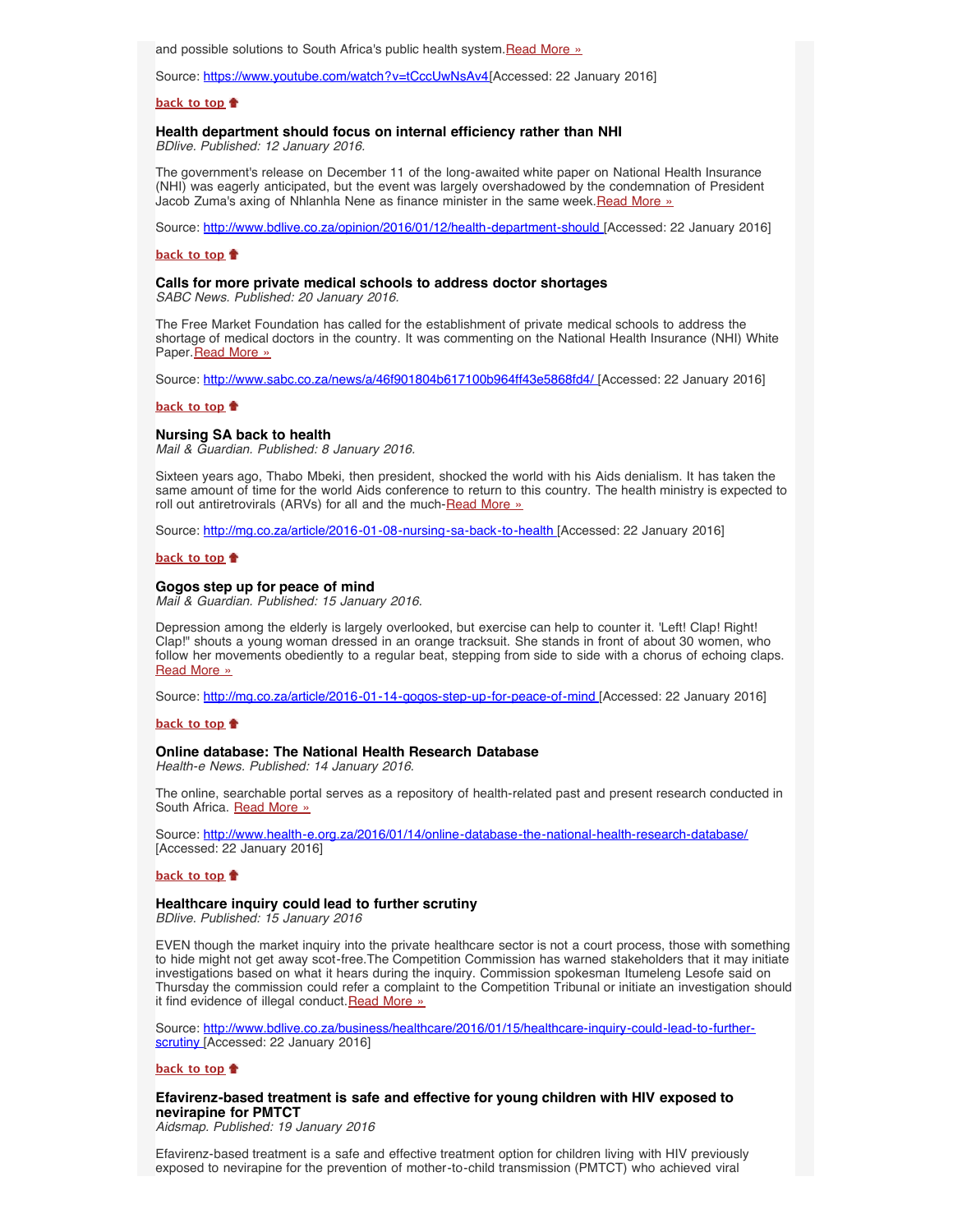suppression with a regimen based on ritonavir/lopinavir, according to a study published in the Journal of the American Medical Association. [Read More »](http://www.hst.org.za/news/efavirenz-based-treatment-safe-and-effective-young-children-hiv-exposed-nevirapine-pmtct)

Source: [http://www.aidsmap.com/Efavirenz-based-treatment-is-safe-and-effective-for-young-children\[](http://www.aidsmap.com/Efavirenz-based-treatment-is-safe-and-effective-for-young-children-with-HIV-exposed-to-nevirapine-for-PMTCT/page/3026195/)Accessed: 22 January 2016]

**[back to top](#page-0-2)**

# **Training and Resources**

### **Government Gazette: Act No. 14 of 2015: Medicines and Related Substances Amendment Act, 2015**

*South African Government. Published: 8 January 2016.*  Url: [http://www.gov.za/sites/www.gov.za/files/39585\\_Act14of2015MedicinesRelatedSub.pdf](http://www.gov.za/sites/www.gov.za/files/39585_Act14of2015MedicinesRelatedSub.pdf)

To amend the Medicines and Related Substances Act, 1965, so as to define certain expressions and to delete or amend certain definitions; to provide for the objects and functions of the Authority; to provide for the composition, appointment of chairperson, vice-chairperson and members, disqualification of members, meetings and committees of the Board of the Authority; to require the Minister to consult with the Pricing Committee when prescribing acceptable and prohibited acts in relation to bonusing; to replace the word "products" with the word "medicines" and expression "Scheduled substances" in order to correctly reflect the subject matter of the said Act; and to effect certain technical corrections; and to provide for matters connected therewith.

## **[back to top](#page-0-2)**

## <span id="page-3-0"></span>**Centers for Disease Control and Prevention. Video: Prep - AN HIV Prevention Option**

*Published: 7 January 2016. URL: <https://www.youtube.com/watch?v=TR8-3uAuZGo>*

Protect yourself, learn about PrEP (Pre-Exposure Prophylaxis), how it works, how to get it, and if it's the right choice for you.

## **[back to top](#page-0-2)**

# **Books, Publications, Reports and Manuals**

## **Call for Abstracts: Emerging Public Health Practitioner Award (EPHPA)**

*Health Systems Trust. Published: 15 December 2015*

The South African Health Review's Emerging Public Health Practitioner Award (EPHPA) is open to young public health practitioners or student researchers in the fields of health sciences, medicine or public health. Individuals seeking to publish a paper dealing with public health policy development or implementation in a respected and widely read South African peer-reviewed journal are encouraged to apply. [Click Here»](http://www.hst.org.za/news/2016-ephpa-award)

### **[back to top](#page-0-2)**

## **Health Systems Trust Annual Report 2014/15**

*Health Systems Trust. Published: 22 January 2016*

With another successful year of making good progress on our mandate behind us, HST moves into the next three-year business cycle bolstered by a new strategic plan and with sound financial backing. Unveiled in late 2014, the strategic plan will see us further consolidating our institutional knowledge and expertise in health systems strengthening, and forging new and existing relationships locally, regionally and internationally. [Click](http://www.hst.org.za/news/health-systems-trust-annual-report-201415) [Here»](http://www.hst.org.za/news/health-systems-trust-annual-report-201415)

### **[back to top](#page-0-2)**

### **Fast-Track cities update**

*UNAIDS. Published: December 2015*

Launched only a year ago, Fast-Track cities has rapidly taken root and grown. This is the first annual update on progress in implementing the Fast-Track cities approach and it supports one of the seven key commitments contained in the Paris Declaration. [Click Here»](http://www.hst.org.za/publications/fast-track-cities-update)

### **[back to top](#page-0-2)**

## <span id="page-3-1"></span>**Young people living with HIV: A collection and review of resources for health workers around the world**

*Pathfinder International. Published: 2015*

Advances in access to effective antiretroviral therapy (ART) mean that many young people living with HIV (YPLHIV) can live long and healthy lives. Increasing survival of young people who were born with HIV means we are seeing a surge of YPLHIV who are transitioning from childhood to adolescence, and then from adolescence to adulthood (UNICEF, 2014). With this transition comes a range of physical, psychological, sexual, reproductive, behavioural and psychosocial support needs that the health sector still struggles to address. [Click Here»](http://www.pathfinder.org/publications-tools/young-people-living-with-hiv/)

**[back to top](#page-0-2)**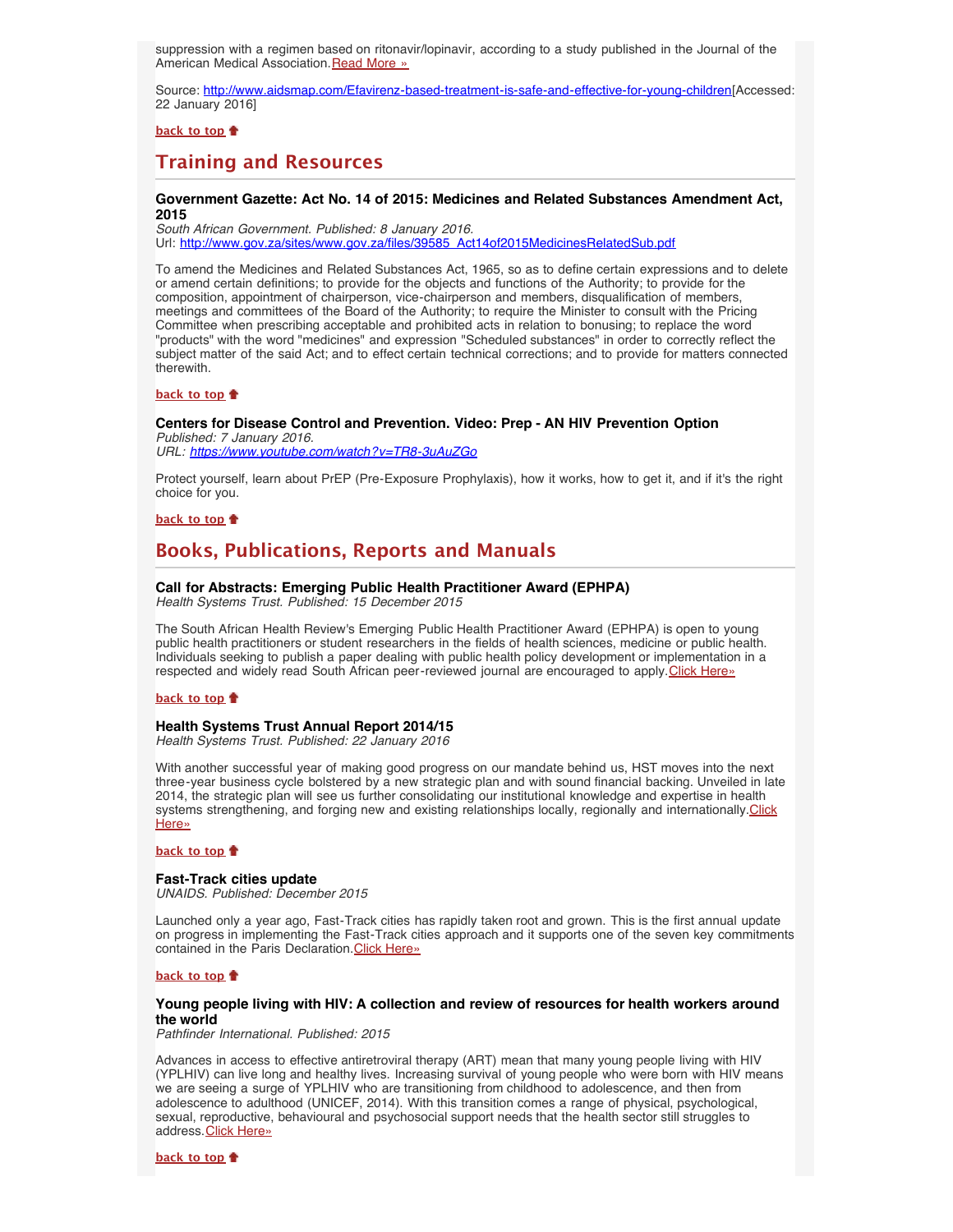# <span id="page-4-0"></span>**Conferences and Events**

## **Denosa 3rd South African Nurses' Conference**

*When: 24-26 February 2016 Venue: Birchwood Conference Centre, Boksburg, Gauteng URL: [http://www.sanursesconference.co.za](http://www.sanursesconference.co.za/)*

DENOSA is hosting the Third South African Nurses' Conference from the 24th to the 26th February 2016.This is a biannual event born out of a need to build capacity and create an enabling environment for South African nurses to effectively and positively influence health policy. It further affords the cadre an opportunity to critically analyze the South African health system and propose solutions. Become part of history.

### **[back to top](#page-0-2)**

## **Mainstreaming Gender in HIV & AIDS Programmes**

*When: 3 - 4 March 2016 Venue: Birchwood Conference Centre, Boksburg, Gauteng Email: [register@mersey-co.za](file:///Users/DTP/Desktop/register@mersey-co.za)*

**[back to top](#page-0-2)**

### **Thoracic Society Conference**

*When:18-21 August 2016 Venue: Indaba Hotel, Johannesburg, South Africa URL: <http://www.pulmonology.co.za/calendar.php>*

**[back to top](#page-0-2)**

## **HST Conference 2016**

*When: 4-6 May 2016 Venue: Birchwood Conference Centre, Boksburg, Gauteng URL: [http://www.hstconference2016.org.za](http://www.hstconference2016.org.za/)*

Health Systems Trust (HST) is hosting a conference from 4-6 May 2016 at the Birchwood Conference Centre, Boksburg, Gauteng. Under the banner of *Strengthened health systems for sustainable development: sharing, supporting, synergising*, the event is designed to advance the global public health agenda in improving health outcomes.

### **[back to top](#page-0-2)**

## **Women Deliver 4th Global Conference**

*When: 16-19 May 2016 Venue: Copenhagen, Denmark URL: <http://wd2016.org/>*

Women Deliver's conferences have become some of the world's biggest global convenings to focus on the health, rights, and wellbeing of girls and women. Building on the successes of Women Deliver's three previous global gatherings-in London in 2007, in Washington in 2010, and in Kuala Lumpur in 2013-the 2016 Conference will bring together world leaders, advocates, policymakers, journalists, young people, researchers, and leaders of corporate companies and civil society to showcase what it means and how it works when girls and women become the focus of development efforts.

### **[back to top](#page-0-2)**

### **Innovation in Medicine and Healthcare Systems**

*When: 15-17 June 2016 Venue: Puerto de le Cruz, Tenerife, Spain URL: <http://inmed-16.kesinternational.org/>*

The KES International Conference on Innovation in Medicine and Healthcare (KES-InMed-16) will gather a multi-disciplinary group consisting of researchers and engineers, managers, students and practitioners from the medical arena, to discuss the ways that innovation, knowledge exchange and enterprise can be applied to issues relating to medicine, surgery, healthcare and the issues of an ageing population.

### **[back to top](#page-0-2)**

## **International AIDS Conference**

*When: 17-22 July 2016 Venue: International Convention Centre, Durban, South Africa URL: <http://www.aids2016.org/>*

The International AIDS Conference is the premier gathering for those working in the field of HIV, as well as policy makers, persons living with HIV and other individuals committed to ending the pandemic. It is a chance to assess where we are, evaluate recent scientific developments and lessons learnt, and collectively chart a course forward

## **[back to top](#page-0-2)**

**Fourth Global Symposium on Health Systems Research**